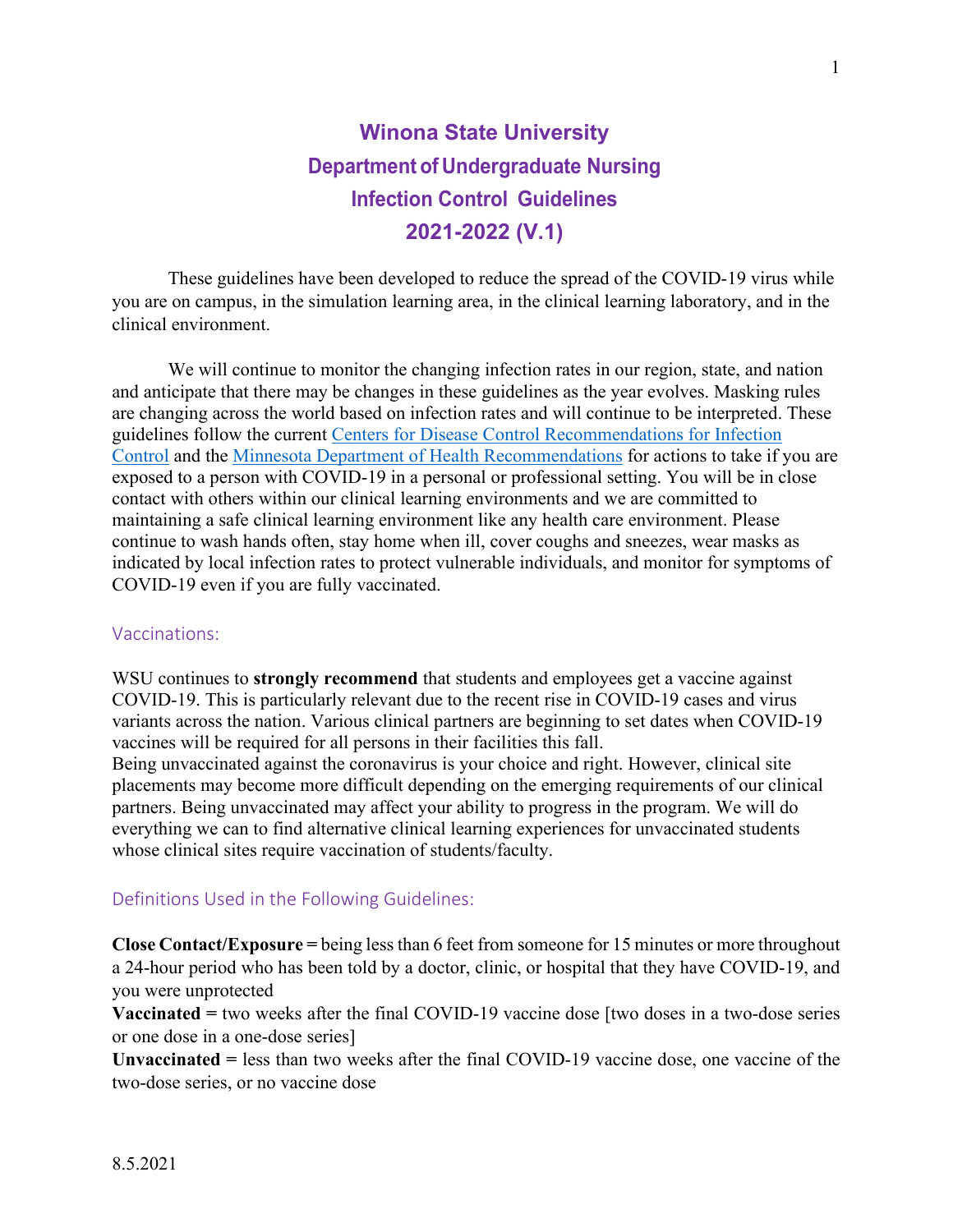# *COMPLETE EACH TIME BEFORE COMING TO WSU CAMPUS OR CLINICAL LEARNING SETTING*

### ⇒ **STEP ONE: PRE-SCREENING PROCEDURE**

#### **Answer the following Self Pre-Screening Questions:**

- 1. Have you **tested positive** for COVID-19 within the past 10 days? Yes/No
- 2. Have you been in **close contact** with someone who has tested positive or is undergoing testing for COVID 19 in the past 14 days and were unprotected? Yes/No
- 3. Have you been **notified** by the Minnesota Department of Health to be currently in quarantine? Yes/No
- 4. Do you have any of the following **symptoms**? Yes/No
	- $\Box$  Fever (temperature of 100.4 degrees Fahrenheit/38 degrees Celsius or higher WITHOUT the use of fever reducing medications in the last 6 hours, temperature should have been checked within the last 24 hours) or chills
	- Cough
	- $\Box$  Shortness of breath or difficulty breathing
	- Fatigue
	- Muscle or body aches
	- Headache
	- $\Box$  New loss of taste or smell
	- □ Sore throat
	- $\Box$  Congestion or runny nose
	- □ Nausea or vomiting
	- Diarrhea

This list does not include all possible symptoms and the CDC will continue to update this list as more is learned about COVID-19.

#### ⇒ **STEP TWO: POST-SCREENING PROCEDURES**

If you answered **No** to the Pre-Screening questions, you are welcome to come to campus or clinical.

*If you answered Yes to any of the Pre-Screening questions, do not come to campus or clinical and notify your instructor. Contact the Winona State University [Ask a Nurse](https://www.winona.edu/healthservices/askanurse.asp) (507-457-2292) to determine the potential return date then contact the Program Coordinator.* 

Follow the additional guidance depending on which question you answered **Yes** to in the prescreening: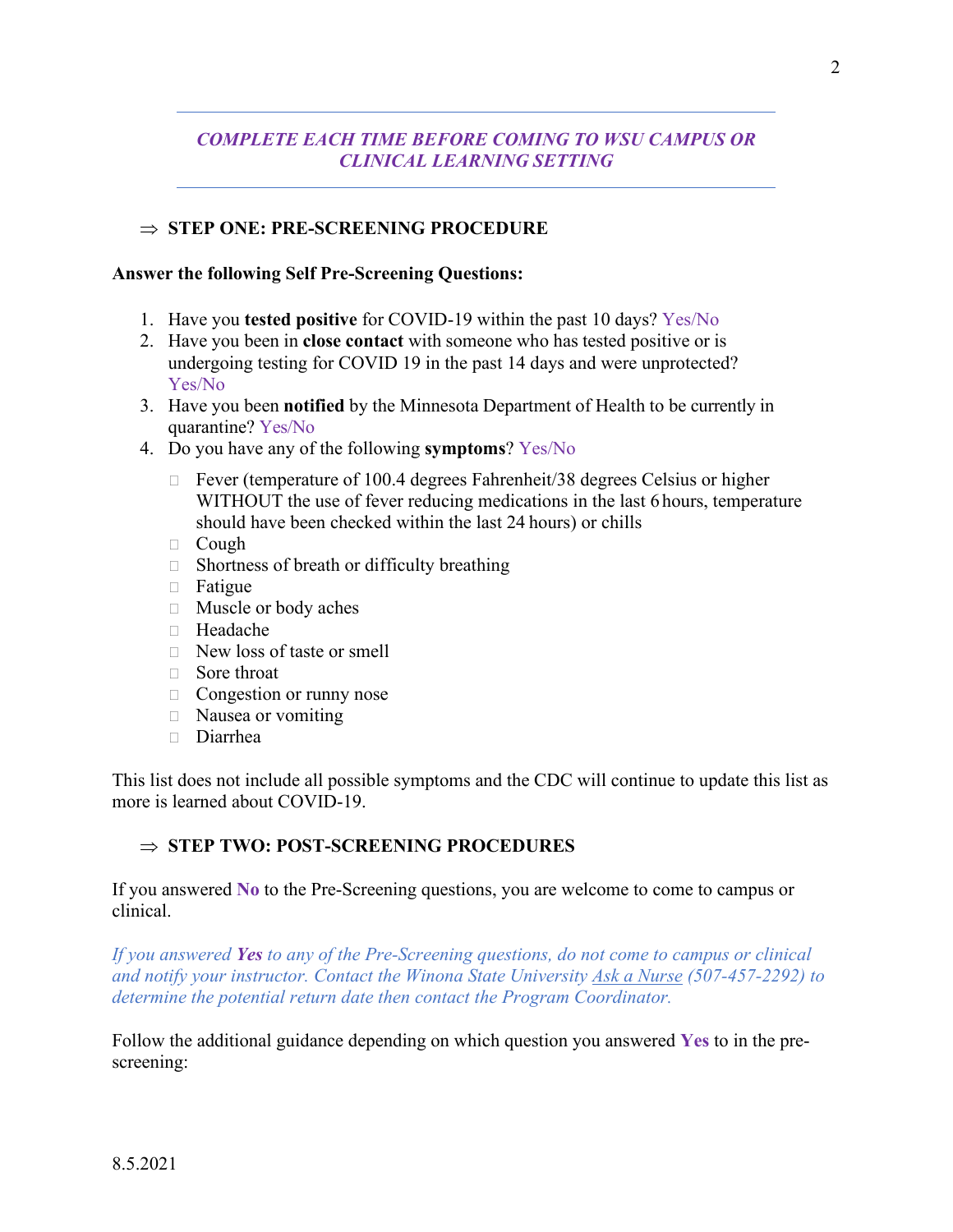## **Question 1. Tested Positive**

Stay home and quarantine until:

- You have no fever for at least 24 hours (without the use of fever reducing medications during that time period) AND
- Any symptoms have improved (for example, when the cough or shortness of breath has improved) AND
- At least 10 days have passed since symptoms first appeared.
- Take care of yourself. Get rest and stay hydrated. Manage your symptoms with over-thecounter medications as needed.
- Do not come to campus or clinical and notify your instructor. Contact the Winona State University [Ask a Nurse](https://www.winona.edu/healthservices/askanurse.asp) (507-457-2292) to determine the potential return date then contact the Program Coordinator.

#### **Question 2. Close Contact**

**If you are vaccinated:** You can come to campus and participate in in-person clinicals following an exposure, *provided they are asymptomatic*. You will not be required to quarantine but you must:

- Take your temperature twice daily—each morning and evening around the same time to monitor for fever. Before you check your temperature:
	- o Wait 30 minutes after eating, drinking, or exercising
	- o Wait at least 6 hours after taking medicines that can lower your temperature, like: Acetaminophen, Tylenol, Ibuprofen, Advil, Motrin, Naproxen, Aleve, Naprosyn, Aspirin
	- Pay attention to symptoms that could be caused by COVID-19, including cough, shortness of breath, and sore throat.
	- Follow state recommendations for movement, mask use, and social distancing.
	- Get tested 3-5 days from last exposure.

**If you are unvaccinated:** stay home and quarantine for at least 14 days after exposure. The specific timeframe will depend on your individual situation. You should stay home until:

- You have no fever for at least 24 hours (without the use of fever reducing medications during that time period) AND
- Other symptoms have improved (for example, when the cough or shortness of breath has improved) AND
- At least 10 days have passed since symptoms first appeared.
- You have a negative COVID-19 test on day 7 or later for a possible early quarantine release date.
- Do not come to campus or clinical and notify your instructor. Contact Winona State University [Ask a Nurse](https://www.winona.edu/healthservices/askanurse.asp) (507-457-2292) to determine the potential return date then contact the Program Coordinator.

#### **Question 3. Notified by MDH to quarantine**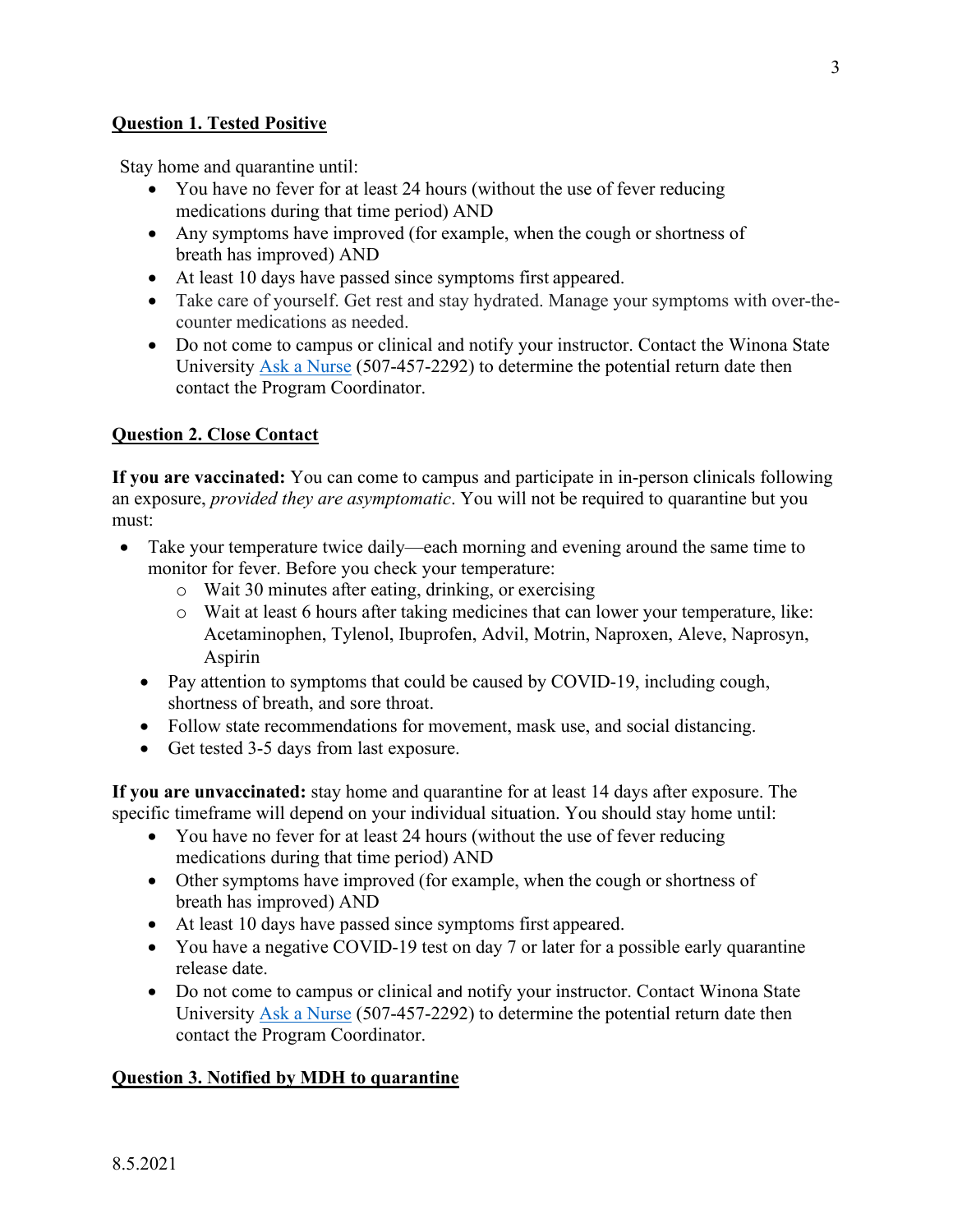- Stay home until advised to return.
- Contact your instructor(s) and the Program Coordinator and tell them you will not be able to attend in-person learning experiences.

## **Question 4. Symptoms**

- Do not come to campus or clinical and notify your instructor. Contact Winona State University [Ask a Nurse](https://www.winona.edu/healthservices/askanurse.asp) (507-457-2292) to determine the potential return date then contact the Program Coordinator.
- If you start to have any COVID-related symptoms in the clinical, simulation or classroom learning environment, tell your instructor immediately and go home.
- If you get a fever or respiratory symptoms, you must immediately separate yourself from others.
- Stay home. Do not go to the store or socialize with others.
- Wear a mask over your nose and mouth when around others
- Stay away from other people in your home. As best you can, stay in a different room in your home and use a different bathroom, if there is one.
- Learn more about protecting those in your house at *What to Do if You Have COVID-19* [\(www.health.state.mn.us/diseases/coronavirus/case.pdf\)](http://www.health.state.mn.us/diseases/coronavirus/case.pdf).
- Get tested.
- Learn more about what to do if you test positive or negative at COVID-19 Recommendations for Health Care Workers [\(www.health.state.mn.us/diseases/coronavirus/hcp/hcwrecs.pdf\)](http://www.health.state.mn.us/diseases/coronavirus/hcp/hcwrecs.pdf).

# *ON CAMPUS ‐ COVID 19 INFECTION CONTROL PROCEDURES*

#### General Areas/Classrooms:

Effective Wednesday, Aug. 4, all students, faculty and staff, and visitors (including contractors, service providers, vendors, suppliers, camp participants, and the general public) are required to use a cloth face covering to cover both the nose and mouth in all public indoor spaces on University campuses and properties in both Winona and Rochester, including leased facilities, transit shelters and university shuttles. *This guidance applies to all individuals, regardless of vaccination status.*

- Maintain social distancing of 3 to 6 feet and wash hands frequently.
- Limit personal items you bring to school/lab/clinical.

#### Nursing Laboratory/Simulation Areas:

Face coverings and eye protection **are required** to be worn in the Nursing Laboratory and Simulation areas.

• Once in the assigned lab or lab practice area put a medical mask and protective eyewear or protective face shield on. Regular glasses are not considered protective eyewear. You must use goggles, safety glasses, or a face shield.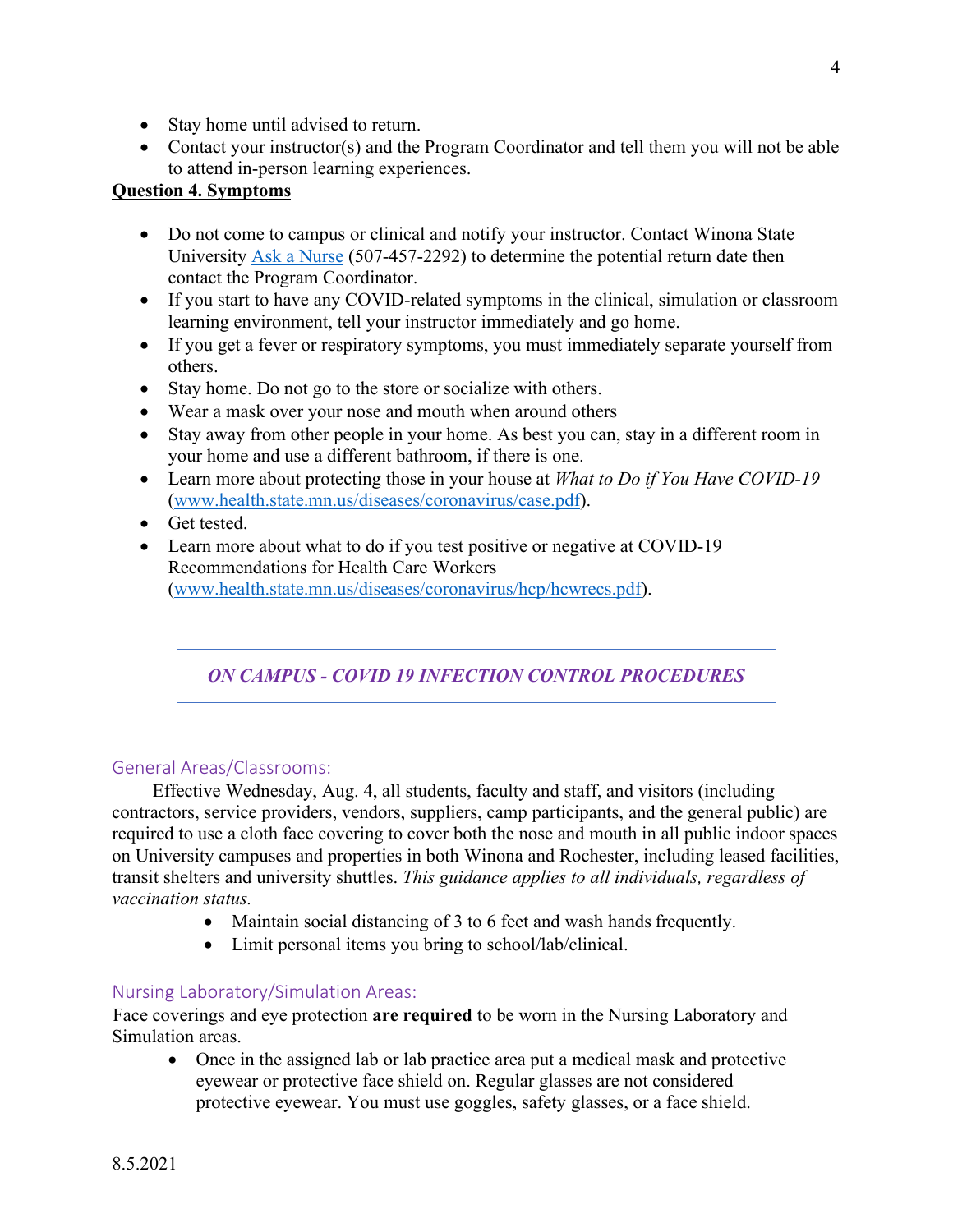- After each day in the lab, clean your face shield or protective eyewear with a disinfectant wipe and store it in a clean plastic bag with a small slit for air between uses.
- Maintain social distancing of 3 to 6 feet WHENEVER POSSIBLE.
- Once outside the lab, continue to wear your cloth mask (REMOVEONLY FOR EATING AND DRINKING)

#### Food/Drink Breaks:

- Wash your hands.
- Sit 3 to 6 feet away from any other person.
- Do not talk while eating if your mask is not in place.
- Remove mask by touching ear loops/head straps only, not by the front of the mask.
- Do not touch your face.

## *CLINICAL ENVIRONMENTS PROCEDURES – COVID -19 INFECTION CONTROL PROCEDURES*

- If you are scheduled for a clinical experience, you willreceive detailedinformationonanyclinical site-specific requirements from your clinical/course faculty.
- Prior to each clinical experience, answer the Pre-Screening Questions described above and follow the Post-Screening procedures described above.
- Face coverings are currently required to be worn at clinical sites

#### Upon entering and while at the clinical site:

- Wear a freshly laundered uniform into the building.
- Wear a freshly laundered cloth mask into the building (REMOVE ONLY FOR EATING OR DRINKING).
- Once in the clinical area remove and contain your cloth mask and put on your medical mask or respirator mask (such as an N95 or other facefitting mask), if a respirator mask is required in the care area (REMOVE ONLY FOR EATING OR DRINKING)
	- One disposable medical mask will be used during and disposed of after each clinical day.
	- If your medical mask becomes soiled during the clinical shift you may ask the unit for a replacement mask.
- Protective eyewear is required during any patient contact. Your reusable protective eyewear should be cleaned with a disinfectant wipe and stored between uses. (ONLY WORN IN PATIENT ROOMS)
- Maintain social distancing of 3 to 6 feet WHENEVER POSSIBLE,